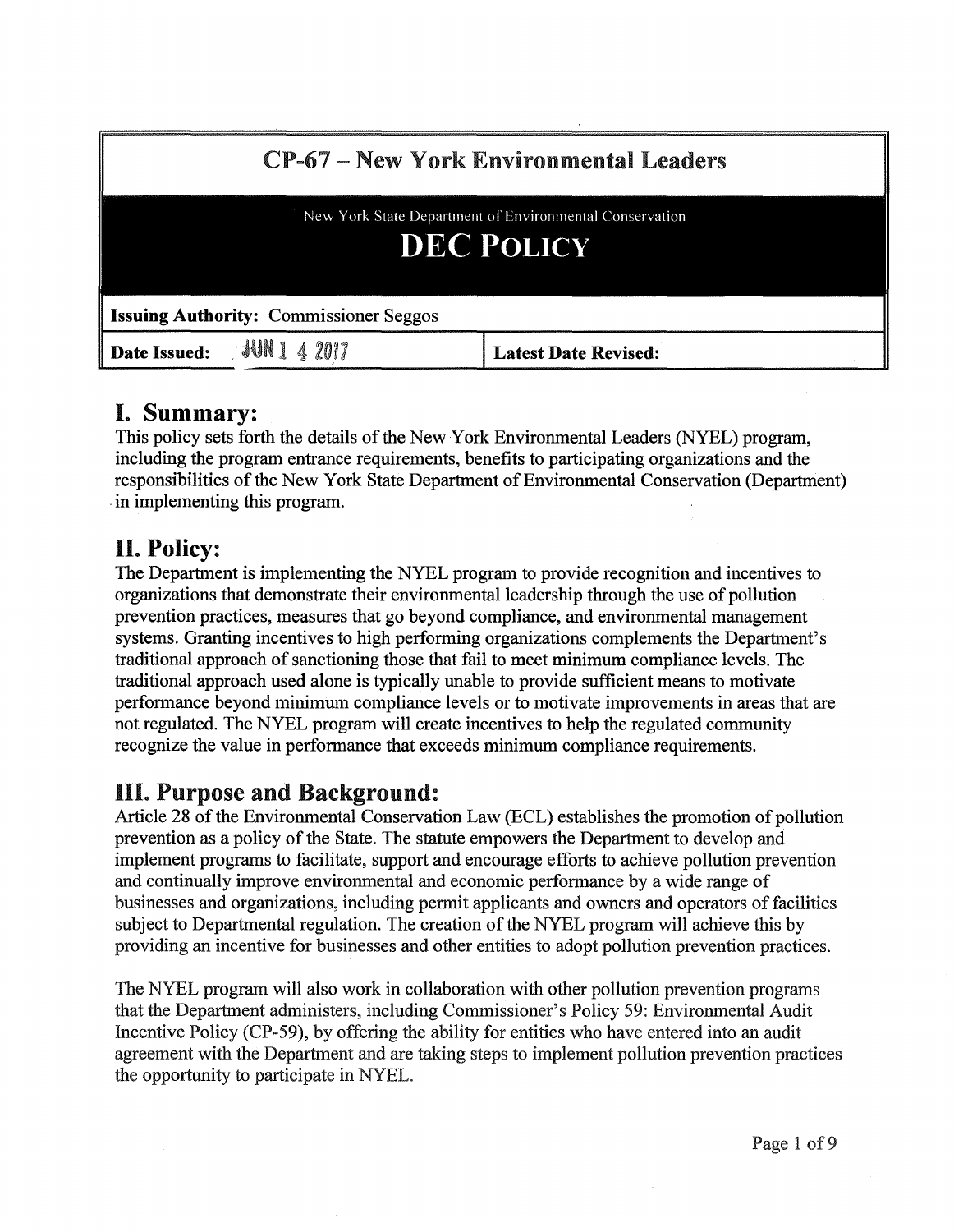#### *Definitions*

The following definitions apply to this document:

Compliance and Technical Assistance Visits - "Compliance Assistance Visits" are those visits where a regulated entity agrees to allow the Department access to its facility for the purpose of helping them improve compliance with environmental requirements. "Technical Assistance Visits" are those visits where a regulated entity agrees to allow the Department access to their facility for the purpose of helping it improve general environmental performance.

Compliance Screen - A "Compliance Screen" is the Department's assessment of an applicant's, or a renewing member's, commitment to compliance. To conduct this compliance screen the Department will assess existing sources of compliance data and relevant information that is submitted by applicants.

DEC Program/Regional Representative - A "DEC Program/Regional Representative" will be a staff person appointed by each regional office, environmental quality division, and the Office of General Counsel to work closely with the Pollution Prevention Unit in the implementation of NYEL.

External Environmental Programs - "External Environmental Programs" are environmental programs that include, but are not limited to, independent third party environmental certification programs that verify that an entity has achieved a specified level of environmental performance.

NYEL Application - "NYEL Application" is the document that outlines the commitments a member of NYEL is committing to accomplish during its participation in the program.

NYEL Annual Performance Report – The "NYEL Annual Performance Report" is a report that NYEL members will submit to the Pollution Prevention Unit describing its environmental performance for the year.

NYEL Coordinator - The "NYEL Coordinator" within the Department will serve as the Department's primary representative for the NYEL program.

NYEL Point of Contact - A "NYEL Point of Contact" will be a Department staff person made available to NYEL members. The NYEL Point of Contact will serve as a convenient point of communication between members and the Department.

NYEL Site Visits - "NYEL Site Visits" are visits to a NYEL member facility by the Department, or an independent party, that are used to assess whether a member is meeting the requirements of NYEL at that facility.

Routine Inspections - "Routine Inspections" are those inspections that the Department normally conducts to assess compliance with environmental requirements.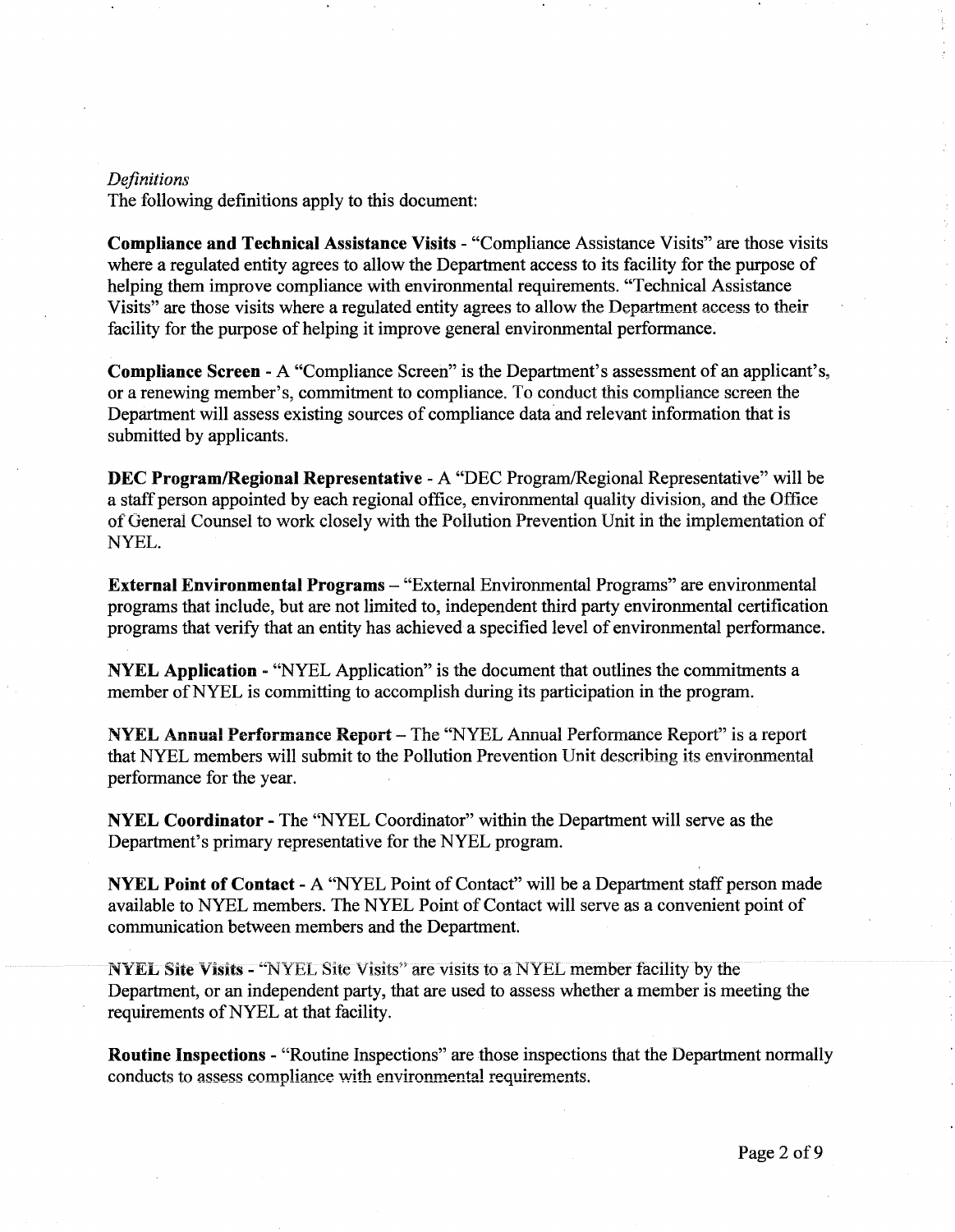Senior Manager - A "Senior Manager" is an individual from the NYEL member facility who has a sufficient amount of control over the operation of the facility to ensure that training and resources are available to fully implement the facility's NYEL commitments and maintain membership in the program.

## IV. Responsibilities:

The Department's Pollution Prevention Unit shall be responsible for the overall implementation of this policy. The Pollution Prevention Unit will be responsible for periodically reviewing the effectiveness of this policy and initiating changes as needed. Also, the Pollution Prevention Unit is responsible for developing, and periodically updating as needed, guidance material that aligns with the provisions of this policy.

The Department's regional offices, environmental quality divisions and Office of General Counsel will assist the Pollution Prevention Unit in the implementation of this policy. Each environmental quality division, as well as the Office of General Counsel, will be responsible for appointing a DEC Program Representative and each regional office will be responsible for appointing a DEC Regional Representative to work with the Pollution Prevention Unit on relevant NYEL matters.

In addition, the Division of Materials Management will appoint a single NYEL Point of Contact to serve as a point of communication for all NYEL members. Further, the Department's Director of Materials Management, or his/her designee, will serve in the capacity of NYEL Coordinator.

Specific areas of responsibility are outlined below:

### *A. NYEL Membership Requirements*

The Pollution Prevention Unit shall be responsible for creating, maintaining, and periodically updating guidance on the membership requirements for applicants seeking to join the NYEL program. This will include developing specific entrance requirements for sectors where appropriate and identifying external environmental programs that are determined to meet the requirements of this policy.

## *B. Open Enrollment Periods*

The Pollution Prevention Unit shall be responsible for administering open enrollment periods. This includes setting the times and dates of when applications will be accepted, creation of the application documents and materials that applicants must submit, and the marketing and promotion of the open enrollment periods.

## *C. Applicant Compliance Screens*

The Pollution Prevention Unit shall be responsible for communicating the need to conduct a compliance screen for a particular entity to the appropriate DEC Program/Regional Representatives. The DEC Program/Regional Representatives shall be responsible for gathering applicable compliance information from staff in the appropriate regions/programs and providing this information to the Pollution Prevention Unit. The Pollution Prevention Unit, in consultation with the Office of General Counsel, will create, and periodically review and update, a compliance standard that must be met in order to be admitted to the NYEL program.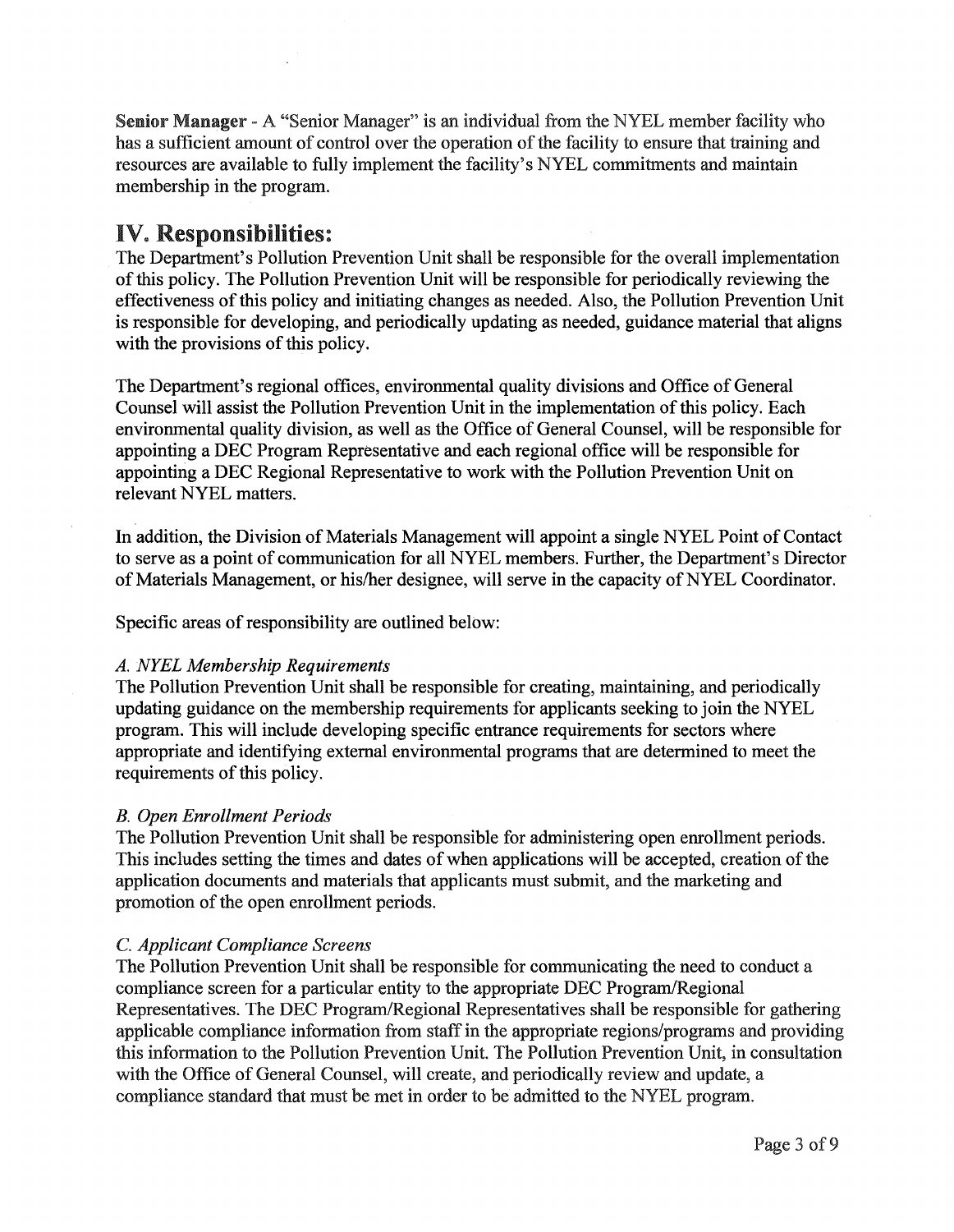#### *D. Application Review*

The Pollution Prevention Unit shall be responsible for reviewing applications and recommending whether or not an applicant should be offered membership in the NYEL program. The DEC Program/Regional Representatives will be given an opportunity to offer a position on an application. The Director of the Division of Materials Management shall be responsible for making a final decision on the applications presented.

#### E. *Incentives*

The Pollution Prevention Unit shall be responsible for maintaining a list of incentives available to NYEL members. All Department programs are responsible for considering incentives they can offer NYEL members and providing these ideas to the Pollution Prevention Unit.

#### *F NYEL Site Visits*

The Pollution Prevention Unit shall be responsible for scheduling and leading site visits of NYEL member facilities.

#### G. *Annual Performance Reports*

Tbe Pollution Prevention Unit shall be responsible for determining what information must be included in the annual performance report, reviewing the annual performance reports, consulting with the appropriate Department programs and resolving any issues with the member.

#### *H Termination from NYEL*

The Pollution Prevention Unit, in consultation with the appropriate DEC regional office, shall be responsible for ensuring that members of NYEL remain in good standing and for terminating NYEL membership for any entity that fails to meet NYEL membership requirements.

## **V. Eligibility Requirements and Procedure:**

Membership in NYEL is limited to applicants that the Department determines meet, and maintain, the membership requirements specified in this policy. Decisions to accept organizations into NYEL are at the sole discretion of the Department and not subject to appeals by the applicant. This section discusses the procedures for NYEL applicants to enter and remain in the NYEL program. It also presents procedures that the Department will follow regarding NYEL applicants and members.

#### *A. The Application Process*

- 1. The Pollution Prevention Unit will announce an Open Enrollment Period, at least once annually, whereby applications for membership to the NYEL program will be accepted. Potential applicants will submit their applications to the Pollution Prevention Unit during the Open Enrollment Period. Applications must be endorsed by a Senior Manager authorized to represent the applicant.
- 2. The Pollution Prevention Unit will notify the NYEL Program/Regional Representatives of applications received and work with them to complete a compliance screen on all applicants. NYEL Program/Regionai Representatives wiii be offered the opportunity to offer input on the material in the NYEL applications and to offer a position on whether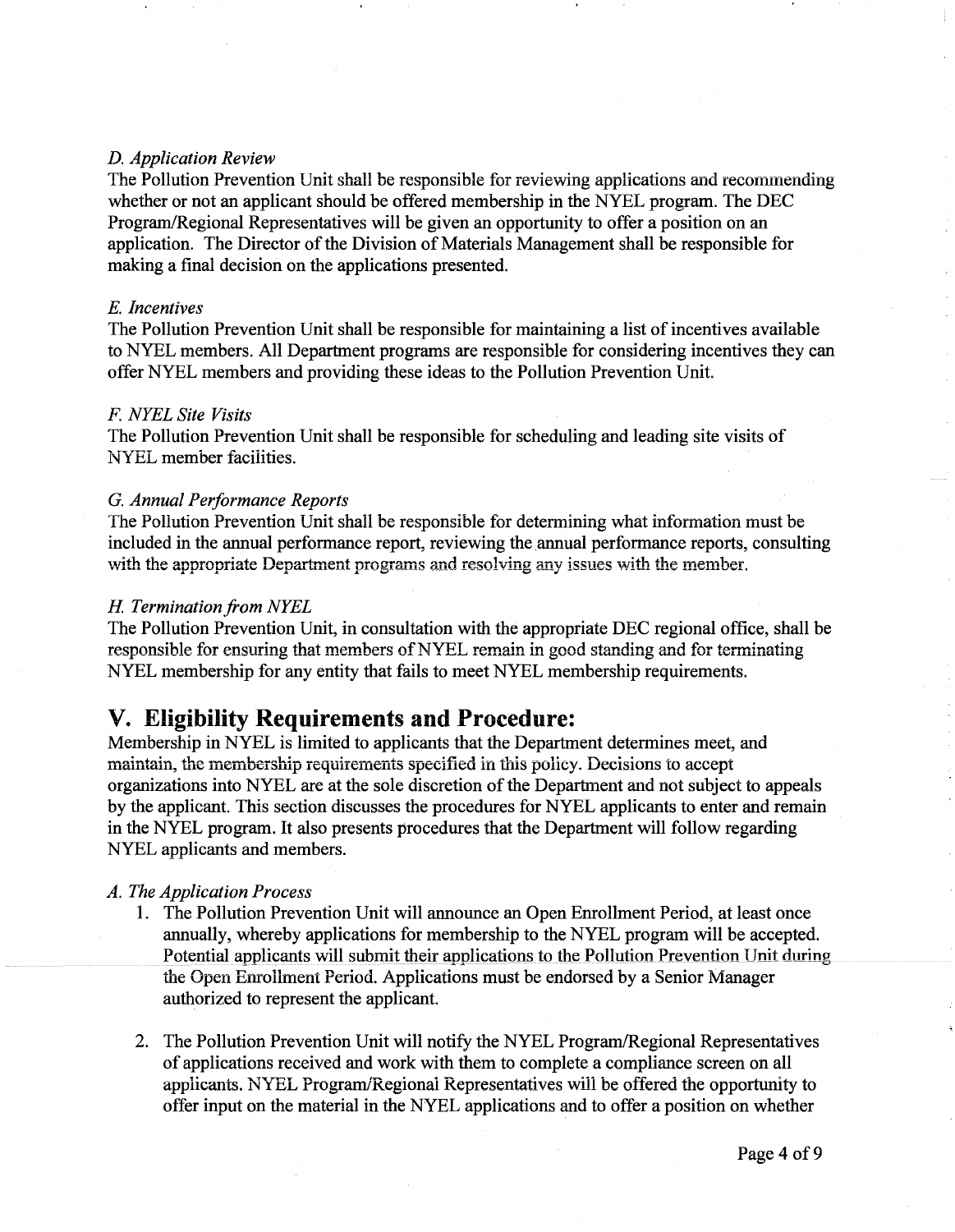the applicant should be granted membership.

- 3. Once the Pollution Prevention Unit has received compliance screens, and any application comments, from NYEL Program/Regional Representatives, the Pollution Prevention Unit will determine if the applicants meet the criteria for NYEL membership. The Pollution Prevention Unit will then send its recommendations, along with the positions offered by DEC Program/Regional Representatives, to the Director of the Division of Materials Management. The Director of the Division of Materials Management will consult with Division and Regional Directors, as appropriate, and make a final decision on each application.
- 4. The Division of Materials Management will then notify the applicant of its decision.
- 5. Following the acceptance of new members into the NYEL program, the Pollution Prevention Unit will distribute a list of current NYEL members in good standing to regional and program representatives for circulation within their region or division.

#### *B. Membership Requirements*

- 1. *Commitment to Compliance*  The Department will consider an applicant's record of compliance with environmental laws and regulations in reaching a decision on NYEL membership. Guidance will be developed on which compliance records will exclude an entity from participating in NYEL. This guidance will be sufficiently flexible to account for the varying nature of current compliance obligations being undertaken by the applicants. Formal compliance screening will be conducted for new applicants and renewing members. These compliance screens will utilize information from existing records. In the event that the Department does not have enough data to assess the applicant's record of compliance, or has questions regarding the applicant's record, an on-site compliance assistance visit may be conducted to better determine the applicant's record of compliance. Violations discovered during these compliance assistance visits will be managed under the terms set forth in CP-59. The Department will deny an application for membership based upon a compliance record that fails to demonstrate a sufficient commitment to compliance. In addition, compliance issues that arise during the course of an entity's participation in NYEL will be evaluated to determine whether the entity continues to have a sufficient commitment to compliance.
- 2. *Environmental Management Systems (EMS)*  While participation in NYEL will not require an EMS, the Department recognizes value in the implementation of EMSs and will streamline the application process for those NYEL applicants that have an EMS certified by a third party to meet the ISO 14001, or equivalent, standard. In evaluating NYEL applicants with a third party certified EMS, the Department will verify that the entity's EMS is ensuring compliance with legal requirements and producing results that go beyond compliance. As such, the NYEL application for entities with a third party certified EMS will focus on ensuring future maintenance of the EMS and documenting the EMS commitments that demonstrate performance beyond legal requirements. NYEL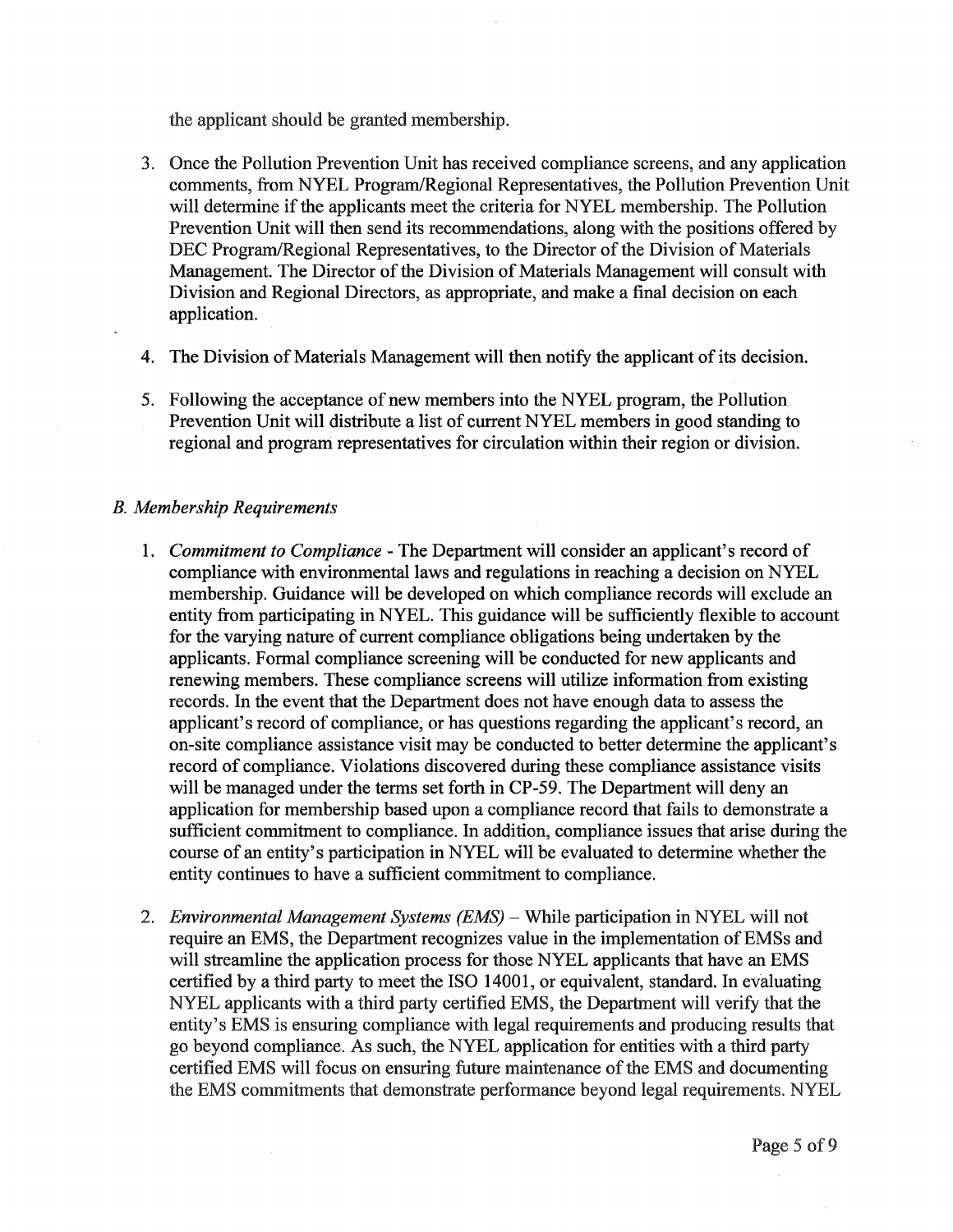applications with a third party certified EMS will not be required to present information in their application on public and internal outreach requirements outlined in V.B.4 of this policy and will be deemed to automatically meet these requirements provided their approved NYEL application and corresponding annual reports are made available to the public and member's employees.

- 3. *Performance Commitments*  Each applicant must include future commitments to improved environmental performance in order to be offered membership. Commitments must exceed baseline requirements established by law, regulation or permit. Guidance material will be developed to adequately explain the commitment requirements for facilities of varying sizes, as well as applicants within various sectors. The guidance material will incorporate the following commitment options:
	- a. actions that measurably improve the applicant's environmental performance, for example: reductions in energy use, reductions in the use of toxic materials, or greater use of iocai materials.
	- b. actions that improve the applicant's understanding of its impact on the environment and opportunities for improvement, for example, implementation of an Environmental Management System, undertaking a project with one of the State's technical assistance providers, participating in an external environmental program, or conducting an assessment of environmental benefits associated with the use of alternative materials.
	- c. actions that sustain past measurable improvements, for example: sustaining reductions in the use of pesticides, sustaining investment in renewable energy credits, or sustaining the purchase of material with a high content of recycled material.

These are just a few of possible commitments in each category. The Department will develop guidance that comprehensively explains the commitment options an applicant can choose from. The guidance will allow applicants flexibility in selecting commitments that are most advantageous to their organization's pursuit of improved environmental performance. The number of commitments required from each NYEL member may vary depending on the facility size and its magnitude of environmental impact. Specific requirements may also be developed for sectors that the Department determines are unique enough to necessitate unique entry requirements.

In situations where a commitment to implement an EMS is offered, the Department will look to EMS guidance included in Commissioner Policy 34 to ensure that the EMS is modeled after a standard appropriate to the entity. The EMS implementation may be verified by the Depariment or an independent party.

Commitments to participate in external environmental programs will be limited to those programs that the Department determines are appropriate for the NYEL program. In making these determinations, the Department will consider:

• the elements of the program and how they advance improved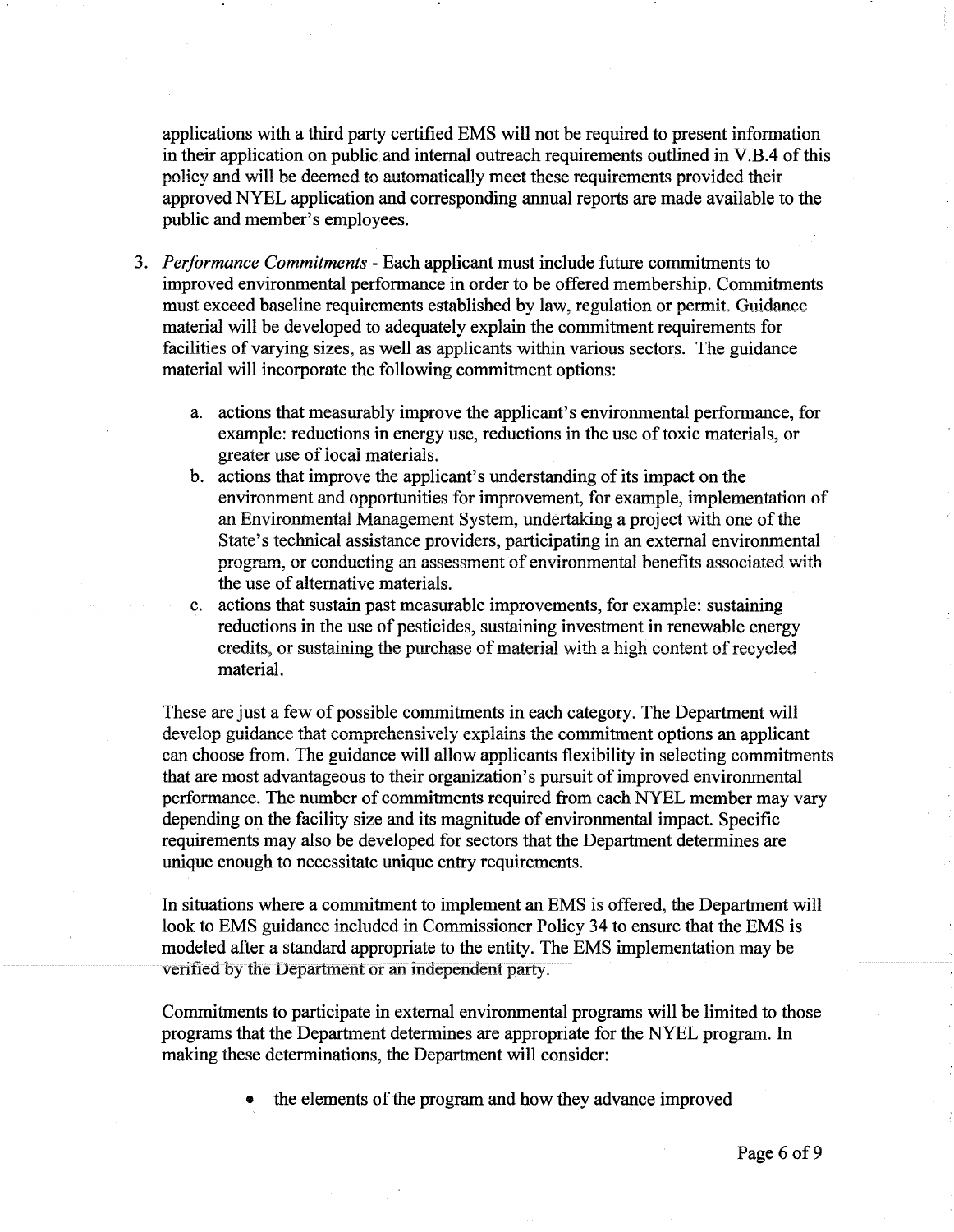environmental performance;

- the method used to verify participant compliance with program elements;
- the level of transparency associated with program requirements;
- the variety of stakeholders involved in the development of the program; and
- the cost of participation
- 4. *Public and Internal Outreach*  All NYEL members must commit to make their approved NYEL application and corresponding annual performance reports available to the public and to their employees. Also, the Department will consider the mechanisms each applicant has available for the public to provide feedback on environmental performance and concerns. Finally, the Department will consider the mechanisms each applicant has available to communicate environmental performance to employees and gather employee feedback on potential improvements.
- 5. *Incentives*  Incentives available to NYEL members include, but are not limited to, the following:
	- **Recognition** All members will be recognized on the Department's website and through other means, as determined by the Department. In addition, when requested by the member, the Department will participate in a minimum of one member sponsored, or organized, recognition event per three year participation period.
	- Assistance Members of NYEL will be a priority for relevant assistance provided by the Department. Further, the Department will work with members to increase awareness of assistance available through other state agencies, corporations, authorities, or other organizations.
	- Use of NYEL Logo Active members will be able to use the NYEL logo in order to promote their participation in the program.
	- NYEL Point of Contact The Department will make a point of contact available to NYEL members. This point of contact will assist members in dealing with any issues that they encounter when dealing with the Department.
	- Coordinate Schedule of Routine Inspections Upon the request of a member, the Department will schedule routine regulatory inspections in a manner that avoids inspections during time periods when the member is being audited, or inspected, by other entities, or periods when key staff are not available. The outcome of this process will still allow the Department the ability to conduct unannounced inspections and to conduct inspections necessitated by situations that require immediate action. If a member requests coordinated scheduling of routine inspections the Pollution Prevention Unit can convene the relevant program representatives to determine the extent that inspections can be coordinated.
	- **Routine Inspections Routine inspections of NYEL members will be conducted** at the lowest frequency allowed by law, regulation, DEC policy, or USEPA work plan. Also, to the extent that laws, regulations, DEC policy, and USEPA work plans allow, routine inspections of NYEL members will be considered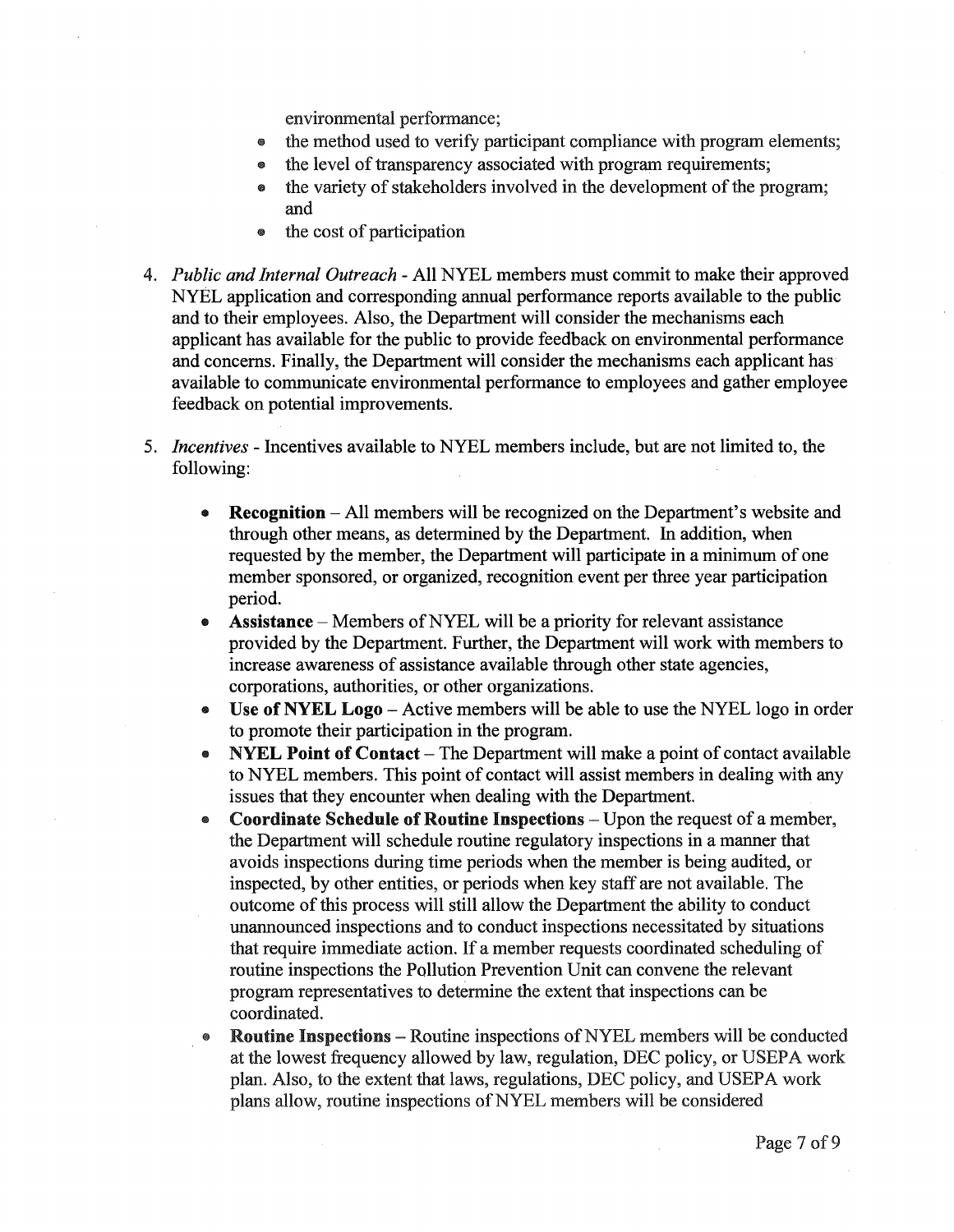compliance assistance visits and any violations discovered during these visits will be managed under the terms set forth in CP-59.

- *6. Duration of Participation and Renewals-Admission* in NYEL will be for a three year period. Upon the conclusion of the three year participation period, the member will have an opportunity to renew their membership. A member renewing its membership must demonstrate continued eligibility under the program's admission requirements. This includes documenting improvements associated with its commitments from the previous membership period, continuing to demonstrate a commitment to compliance, and making new commitments for the next three year participation period.
- 7. *Site Visits*  Site visits will be conducted to assess each member's progress toward its performance commitments and its public outreach program. The Department will also use site visits as an opportunity to offer recommendations for improvement and make referrals to other State assistance providers. The Pollution Prevention Unit will schedule Site Visits with members and offer the program and regionai representatives the opportunity to participate in relevant site visits. Site visits are beyond routine regulatory inspections conducted by the Department and will be considered compliance and/or technical assistance visits. Any violations discovered during such a site visit will be addressed through CP-59. As resources allow, the Department will strive to conduct a site visit during each member's three year participation period. In situations where a sector has numerous members in NYEL, the Department may consider the use of external partnerships to satisfy the verification elements embodied in these site visits. In addition, NYEL members with a third party certified EMS will be the lowest priority for a NYEL site visit
- 8. *Enforcement Against NYEL Members-The* Department will ensure that the greater transparency and scrutiny to which NYEL applicants and members are subject does not inevitably lead to increased targeting for enforcement. Wben violations of environmental laws and regulations are discovered, the Department will consider the circumstances under which the Department became aware of the violation, as well as the member's efforts under NYEL. To the maximum extent practicable the Department will utilize the provisions of CP-59 to correct the violation as appropriate. When CP-59 is not applicable, the Department will consider utilizing the discretion available under applicable enforcement policies to correct the violations in a manner that gives consideration to the member's efforts under NYEL. There may still be situations that require the Department to initiate, or take, a formal enforcement action against a NYEL member or applicant. For all violations involving applicants or members of NYEL, the lead attorney or program involved in the enforcement matter will communicate with the NYEL Coordinator prior to resolution of the enforcement matter.
- 9. *Membership Termination*  Members will be allowed to remain in the program as long as they continue to meet the requirements of the program. Identified violations, lack of progress in performance commitments, false information submitted in the application or annual performance report, and/or other deficiencies will impact the member's ability to remain in the program. In the event that the identified deficiencies are able to be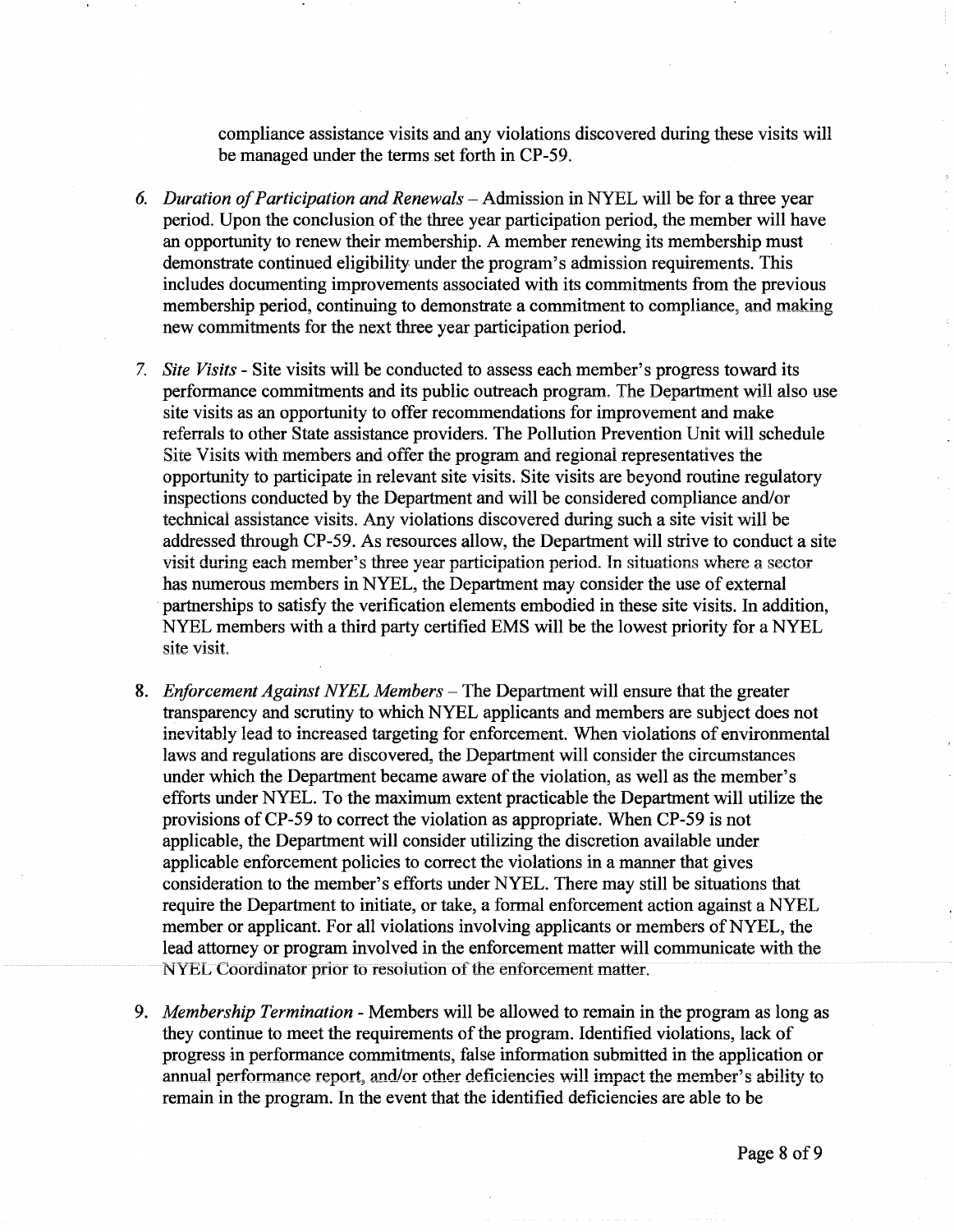corrected, the member will be requested to submit a proposal to the Department that outlines how such deficiencies will be corrected. If the deficiencies cannot be resolved to the Department's satisfaction, the member will be asked to voluntarily withdraw from the program or its membership in the program will be terminated at the discretion of the Department.

### VI. Related References:

CP-34 Using EMS and Other Environmental Performance Improvement Tools in Department Programs

CP-59 Environmental Audit Incentive Policy

DEC Civil Penalty Policy

NYEL Guidance

New York Environmental Conservation Law - Article 28 - Pollution Prevention